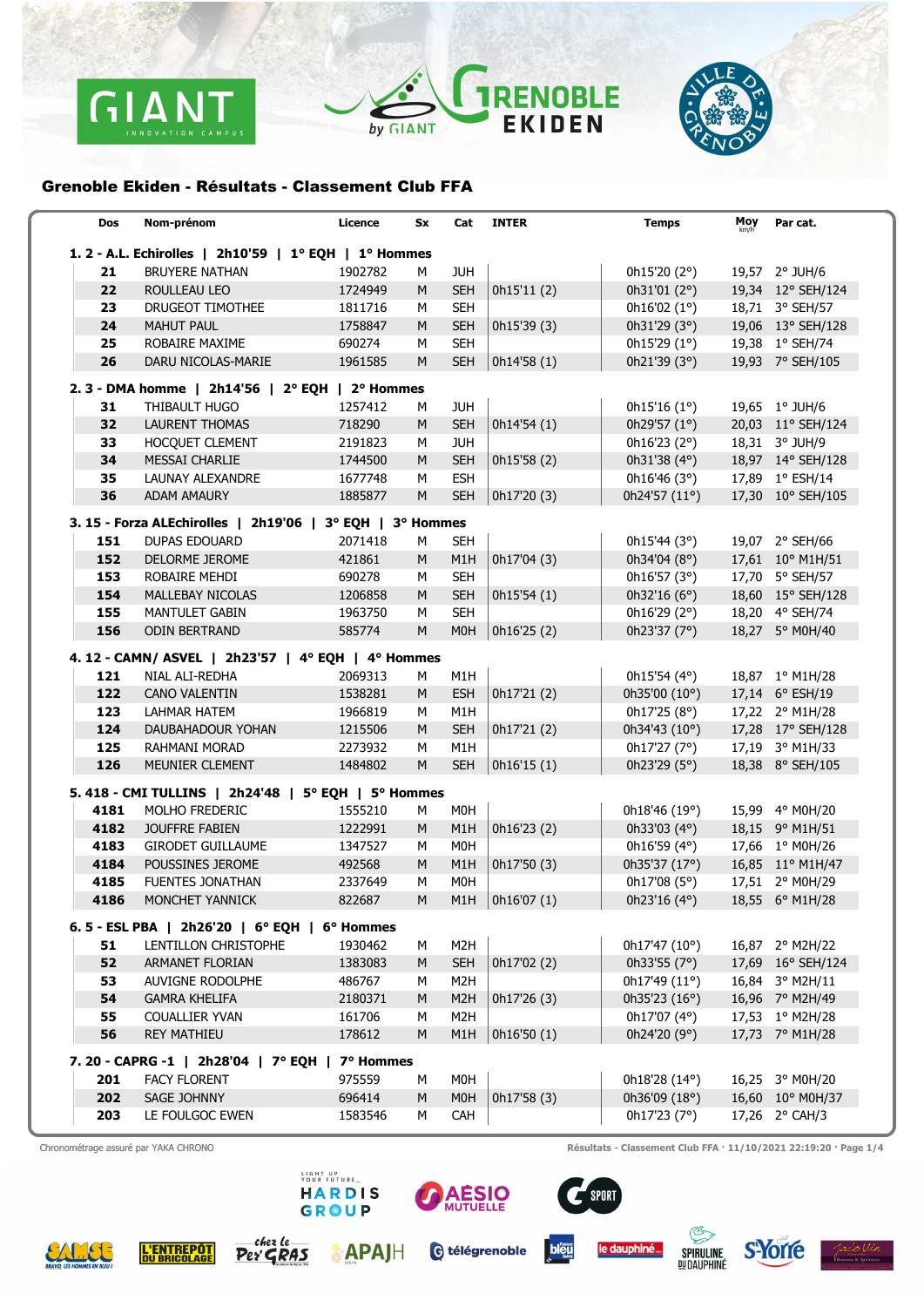





| Dos                                                     | Nom-prénom                                                                | Licence            | Sx      | Cat                            | <b>INTER</b>        | <b>Temps</b>                    | Moy | Par cat.                           |  |
|---------------------------------------------------------|---------------------------------------------------------------------------|--------------------|---------|--------------------------------|---------------------|---------------------------------|-----|------------------------------------|--|
| 7. 20 - CAPRG -1   2h28'04   7° EQH   7° Hommes (suite) |                                                                           |                    |         |                                |                     |                                 |     |                                    |  |
| 204                                                     | <b>DEBROAS MATHIEU</b>                                                    | 2227348            | M       | <b>SEH</b>                     | 0h17'31 (2)         | 0h35'11 (13°)                   |     | 17,05 19° SEH/128                  |  |
| 205                                                     | <b>AVRILLON MATHIS</b>                                                    | 1673319            | M       | <b>CAH</b>                     |                     | 0h17'18(6°)                     |     | 17,34 1° CAH/4                     |  |
| 206                                                     | <b>ARNOULD PIERRE</b>                                                     | 588176             | M       | <b>SEH</b>                     | 0h16'18 (1)         | 0h23'36 $(6^{\circ})$           |     | 18,28 9° SEH/105                   |  |
| 8. 269 - DMA   2h31'17   1º EQF   1º Dames              |                                                                           |                    |         |                                |                     |                                 |     |                                    |  |
| 2691                                                    | <b>GUILLONNET ANAELLE</b>                                                 | 91245947           | F.      | <b>ESF</b>                     |                     | 0h17'47 (9°)                    |     | 16,87 1° ESF/13                    |  |
| 2692                                                    | <b>LACROIX MAELLE</b>                                                     | 91284296           | F       | <b>SEF</b>                     | 0h18'07 (3)         | 0h36'05 (17°)                   |     | 16,63 11° SEF/38                   |  |
| 2693                                                    | PERRAUX CLAIRE                                                            | 9482354            | F.      | <b>SEF</b>                     |                     | 0h18'03 (13°)                   |     | 16,62 1° SEF/85                    |  |
| 2694                                                    | <b>GONCALVES MARIE</b>                                                    | 9809220            | F.      | <b>SEF</b>                     | 0h17'37(1)          | 0h35'18 (14°)                   |     | 17,00 10° SEF/34                   |  |
| 2695                                                    | MAAMOURI NOEMIE                                                           | 91123973           | F.      | <b>SEF</b>                     |                     | 0h18'11 (11°)                   |     | 16,50 2° SEF/84                    |  |
| 2696                                                    | AUDUBERT VICKIE                                                           | 91000026           | F.      | <b>SEF</b>                     | 0h17'54 (2)         | 0h25'54 (13°)                   |     | 16,66 7° SEF/53                    |  |
|                                                         | 9. 39 - ESL Francheville Hommes   2h33'37   8° EQH   8° Hommes            |                    |         |                                |                     |                                 |     |                                    |  |
| 391                                                     | <b>BARDY NICOLAS</b>                                                      | 1874664            | м       | M <sub>2</sub> H               |                     | 0h18'31(15°)                    |     | 16,20 4° M2H/22                    |  |
| 392                                                     | <b>BATIGNE THOMAS</b>                                                     | 2017308            | M       | <b>SEH</b>                     | 0h17'19(1)          | 0h35'11(11°)                    |     | 17,05 18° SEH/124                  |  |
| 393                                                     | DIET MATHIS                                                               | 1874697            | M       | <b>ESH</b>                     |                     | 0h18'13 (15°)                   |     | 16,47 2° ESH/9                     |  |
| 394                                                     | <b>DURANTON EMMANUEL</b>                                                  | 349988             | M       | M1H                            | 0h18'23 (3)         | 0h36'42 (23°)                   |     | 16,35 12° M1H/47                   |  |
| 395                                                     | ROLLET ADRIEN                                                             | 1970982            | M       | <b>SEH</b>                     |                     | 0h19'44 (22°)                   |     | 15,20 6° SEH/74                    |  |
| 396                                                     | PARET BENOIT                                                              | 674409             | M       | M1H                            | 0h17'25 (2)         | 0h25'18 (12°)                   |     | 17,06 8° M1H/28                    |  |
|                                                         |                                                                           |                    |         |                                |                     |                                 |     |                                    |  |
|                                                         | 10. 1 - EAG - Les Echirolettes   2h39'50   2° EQF                         |                    |         | 2° Dames                       |                     |                                 |     |                                    |  |
| 11                                                      | AUPETIT APOLLINE                                                          | 91342344           | F.      | <b>ESF</b>                     |                     | 0h19'10 (25°)                   |     | 15,65 2° ESF/13                    |  |
| 12                                                      | <b>DESAILLY JULIETTE</b>                                                  | 9395354            | F.      | <b>ESF</b>                     | 0h18'31 (2)         | 0h37'22 (24°)                   |     | 16,06 $6^{\circ}$ ESF/5            |  |
| 13                                                      | HERMINE CHERYL                                                            | 91265139           | F.      | <b>SEF</b>                     |                     | 0h18'36 (19°)                   |     | 16,13 3° SEF/85                    |  |
| 14                                                      | ARNOULD LAURA                                                             | 9344954            | F.      | <b>SEF</b>                     | 0h18'18 (1)         | 0h36'47 (24°)                   |     | 16,31 12° SEF/34                   |  |
| 15<br>16                                                | <b>RUEL LAURA</b><br><b>GAGNON SOPHIE</b>                                 | 9143025<br>9604748 | F.<br>F | <b>SEF</b><br>M <sub>1</sub> F | 0h19'36 (3)         | 0h19'38 (21°)                   |     | 15,28 4° SEF/84                    |  |
|                                                         |                                                                           |                    |         |                                |                     | 0h28'18 (24°)                   |     | 15,25 4° M1F/28                    |  |
|                                                         | 11. 4 - E.O.L Athlétisme mixte   2h45'11   1º EQX   1º Mixte              |                    |         |                                |                     |                                 |     |                                    |  |
| 41                                                      | <b>BISSAY JESSICA</b>                                                     | 9527191            | F.      | <b>SEF</b>                     |                     | 0h20'00 (32°)                   |     | 15,00 5° SEF/86                    |  |
| 42                                                      | METAIRIE SIMON                                                            | 1555373            | M       | <b>MOH</b>                     | 0h17'10(1)          | 0h34'29 (9°)                    |     | 17,40 9° M0H/37                    |  |
| 43                                                      | MOIRET SOPHIE                                                             | 91123921           | F.      | <b>SEF</b>                     |                     | 0h20'32 (32°)                   |     | 14,61 6° SEF/85                    |  |
| 44                                                      | TROPEANO ALEXANDRE                                                        | 2138900            | M       | M1H                            | 0h19'49 (2)         | 0h39'54 (57°)                   |     | 15,04 14° M1H/47                   |  |
| 45                                                      | CALVIER JEAN-PAUL                                                         | 1659782            | м       | M6H                            |                     | 0h21'03 (41°)                   |     | 14,25 1° M6H/2                     |  |
| 46                                                      | ABOULIN ALEXIA                                                            | 91314515           | F       | <b>SEF</b>                     | 0h20'27 (3)         | 0h29'14 (39°)                   |     | 14,76 9° SEF/53                    |  |
|                                                         | 12. 399 - EAG38-LA TEAM PONAL   2h46'49   2º EQX                          |                    |         | 2° Mixte                       |                     |                                 |     |                                    |  |
| 3991                                                    | <b>ELBEY SORAYA</b>                                                       | 9258373            | F.      | M0F                            |                     | 0h19'55 (30°)                   |     | 15,06 1° M0F/27                    |  |
|                                                         | 3992 EVEN TITOUAN                                                         | 1901402            | M       |                                | ESH $  0h18'32 (2)$ | 0h37'06 (21°)  16,17  7° ESH/19 |     |                                    |  |
| 3993                                                    | ARBEZ-GINDRE CAPUCINE                                                     | 92251144           | F.      | <b>ESF</b>                     |                     | 0h19'31 (24°)                   |     | 15,37 3° ESF/9                     |  |
| 3994                                                    | <b>GERARD ALEXANDRE</b>                                                   | 1984856            | M       | <b>ESH</b>                     | 0h18'14(1)          | 0h37'50 (34°)                   |     | 15,86 8° ESH/11                    |  |
| 3995                                                    | <b>MOLLON CAROLE</b>                                                      | 91291397           | F.      | M <sub>2F</sub>                |                     | 0h22'37 (76°)                   |     | 13,26 2° M2F/28                    |  |
| 3996                                                    | <b>BRIXY ALEXIS</b>                                                       | 729312             | M       | <b>JUH</b>                     | 0h20'08 (3)         | 0h29'51 (52°)                   |     | 14,46 5° JUH/6                     |  |
|                                                         |                                                                           |                    |         |                                |                     |                                 |     |                                    |  |
| 401                                                     | 13.40 - CAPRG Masters   2h51'34   9° EQH   9° Hommes<br>PATRIGEON THIERRY | 1191982            | М       | M3H                            |                     | 0h18'58 (22°)                   |     | 15,82 1° M3H/14                    |  |
| 402                                                     | <b>DUFOSSE EMMANUEL</b>                                                   | 708523             | M       | M3H                            | 0h18'44 (1)         | 0h37'33 (28°)                   |     | 15,98 5° M3H/18                    |  |
| 403                                                     | <b>BOULANGE ERIC</b>                                                      | 1962526            | м       | M4H                            |                     | 0h21'08 (41°)                   |     | 14,20 1° M4H/12                    |  |
| 404                                                     | BRUNET-MANQUAT SILVERE                                                    | 2356717            | M       | M0H                            | 0h21'36 (3)         | 0h43'20 (116°)                  |     | 13,85 11° M0H/48                   |  |
|                                                         |                                                                           |                    |         | M1H                            |                     |                                 |     |                                    |  |
| 405                                                     | JOURDAN OLIVIER                                                           | 2125014            | м<br>M  |                                |                     | 0h22'14 (70°)                   |     | 13,49 5° M1H/33<br>15,21 5° M2H/33 |  |
| 406                                                     | THUILLER WILFRIED                                                         | 2356686            |         | M <sub>2</sub> H               | 0h19'36 (2)         | 0h28'22 (25°)                   |     |                                    |  |

Chronométrage assuré par YAKA CHRONO **Chronométrage assuré par YAKA CHRONO** Résultats - Classement Club FFA · 11/10/2021 22:19:21 · Page 2/4

**SAMS** 

**L'ENTREPÔT** 

**WOME WTURE\_<br>HARDIS<br>GROUP** 

**APAJH** 

chez i

Per GRAS



G télégrenoble



 $s$ Port





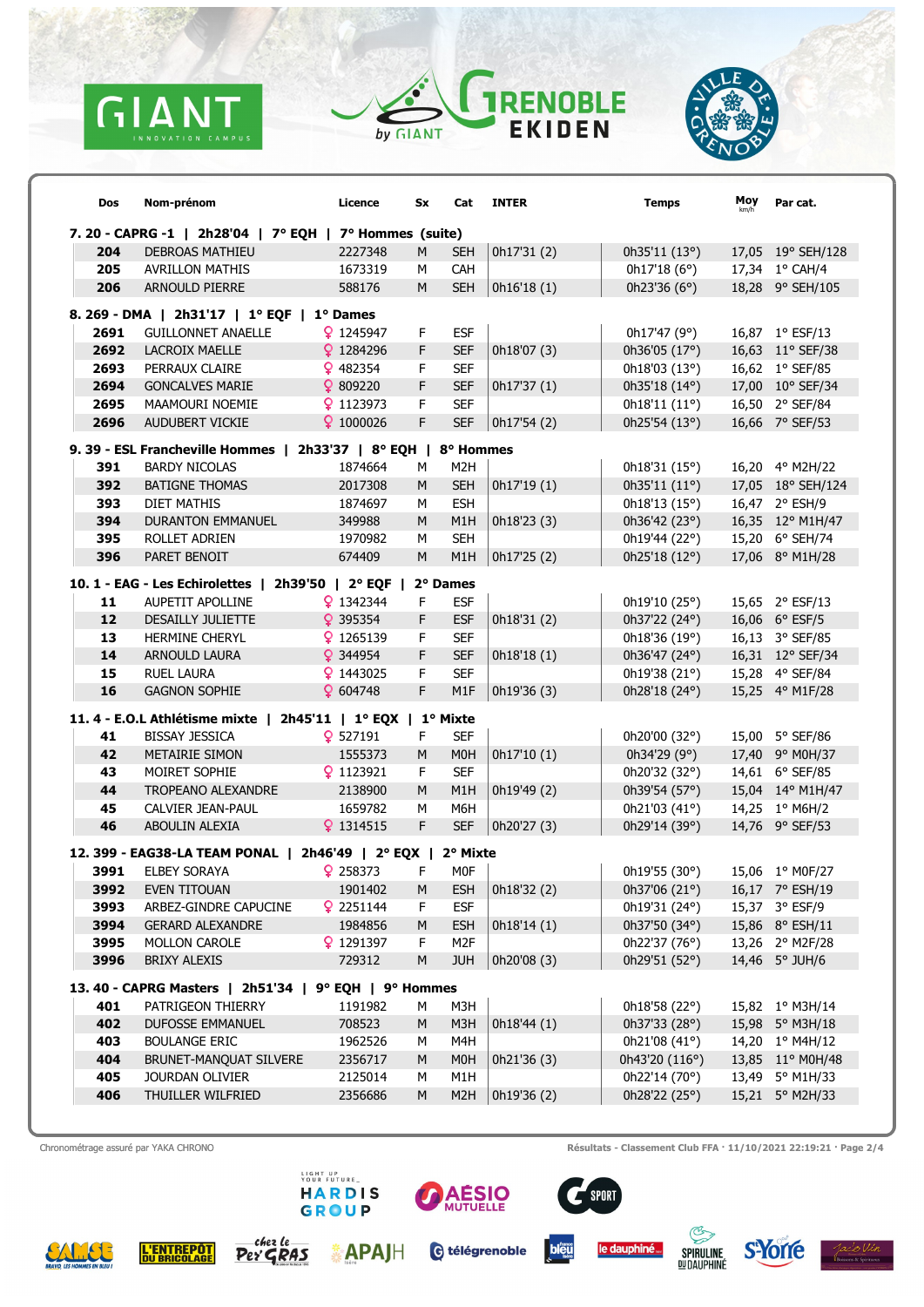





| Dos                                            | Nom-prénom                                                               | Licence  | Sx | Cat              | <b>INTER</b> | <b>Temps</b>    | Moy | Par cat.          |  |  |
|------------------------------------------------|--------------------------------------------------------------------------|----------|----|------------------|--------------|-----------------|-----|-------------------|--|--|
| 14.6 - ESSM 1   2h55'30   10° EQH   10° Hommes |                                                                          |          |    |                  |              |                 |     |                   |  |  |
| 61                                             | LA RIZZA LUCIEN                                                          | 1259702  | м  | <b>ESH</b>       |              | 0h20'41 (42°)   |     | 14,50 3° ESH/7    |  |  |
| 62                                             | <b>ABT ARTHUR</b>                                                        | 2215920  | M  | CAH              | 0h22'31 (3)  | 0h43'42 (125°)  |     | 13,73 5° CAH/5    |  |  |
| 63                                             | <b>VINCENT JAROD</b>                                                     | 2377844  | м  | <b>JUH</b>       |              | 0h20'51 (36°)   |     | 14,39 4° JUH/9    |  |  |
| 64                                             | ADOLPHE MELVIN                                                           | 2366868  | M  | <b>JUH</b>       | 0h19'00 (1)  | 0h37'53 (35°)   |     | 15,84 6° JUH/4    |  |  |
| 65                                             | SAUTHIER JAROD                                                           | 2078706  | м  | <b>ESH</b>       |              | 0h20'45 (35°)   |     | 14,46 4° ESH/14   |  |  |
| 66                                             | <b>FERNANDES FREDERIC</b>                                                | 352584   | M  | <b>MOH</b>       | 0h22'06 (2)  | 0h31'39 (86°)   |     | 13,63 8° M0H/40   |  |  |
|                                                | 15.43 - Esl Francheville Femmes   2h59'18   3° EQF   3° Dames            |          |    |                  |              |                 |     |                   |  |  |
| 431                                            | <b>BRUNEAU ROSE</b>                                                      | 91151103 | F. | <b>ESF</b>       |              | 0h20'03 (33°)   |     | 14,96 4° ESF/13   |  |  |
| 432                                            | <b>TSCHIRHART ROMANE</b>                                                 | 91936449 | F  | <b>ESF</b>       | 0h19'34 (1)  | 0h39'46 (54°)   |     | 15,09 7° ESF/5    |  |  |
| 433                                            | DUTEIL ODILE                                                             | 9684827  | F. | M3F              |              | 0h22'04 (60°)   |     | 13,60 1° M3F/16   |  |  |
| 434                                            | PARET KATARZYNA                                                          | 91970985 | F  | M <sub>1</sub> F | 0h21'20 (2)  | 0h42'01 (88°)   |     | 14,28 8° M1F/16   |  |  |
| 435                                            | MOLARD ALINE                                                             | 91611178 | F. | M <sub>2F</sub>  |              | 0h24'07 (120°)  |     | 12,44 4° M2F/28   |  |  |
| 436                                            | <b>FAVIER LAURENCE</b>                                                   | 92062412 | F  | M <sub>2F</sub>  | 0h21'23 (3)  | 0h31'18 (80°)   |     | 13,79 10° M2F/14  |  |  |
|                                                | 16. 29 - gresiathlé1   3h01'24   3° EQX   3° Mixte                       |          |    |                  |              |                 |     |                   |  |  |
| 291                                            | PEREZ LAILA                                                              | 91948296 | F. | M <sub>2</sub> F |              | 0h21'56 (62°)   |     | 13,68 1° M2F/28   |  |  |
| 292                                            | <b>GALLEY FREDERIC</b>                                                   | 2342062  | M  | M <sub>1</sub> H | 0h19'13 (2)  | 0h38'29 (42°)   |     | 15,59 13° M1H/51  |  |  |
| 293                                            | <b>RUAULT NELLY</b>                                                      | 92336702 | F. | M1F              |              | 0h24'48 (117°)  |     | 12,10 1° M1F/34   |  |  |
| 294                                            | <b>VALLIER ALAIN</b>                                                     | 1333202  | M  | M <sub>2</sub> H | 0h19'05 (1)  | 0h38'40 (41°)   |     | 15,52 8° M2H/49   |  |  |
| 295                                            | <b>BOURDIN ANNE</b>                                                      | 92213660 | F. | M <sub>2</sub> F |              | 0h26'32 (197°)  |     | 11,31 5° M2F/28   |  |  |
| 296                                            | <b>HASPERUE GABRIEL</b>                                                  | 926343   | M  | <b>MOH</b>       | 0h21'29 (3)  | 0h31'00 (73°)   |     | 13,92 6° M0H/40   |  |  |
|                                                |                                                                          |          |    |                  |              |                 |     |                   |  |  |
|                                                | 17. 419 - Esl Francheville Equipe 2   3h05'36   11° EQH   4° Mixte       |          |    |                  |              |                 |     |                   |  |  |
| 4191                                           | <b>HAEGL NATHALIDE</b>                                                   | 9240898  | F  | M4F              |              | 0h20'40 (41°)   |     | 14,52 1° M4F/6    |  |  |
| 4192                                           | MUNOZ BRIAN                                                              | 2195082  | M  | M <sub>2</sub> H | 0h20'03 (1)  | 0h40'05 (58°)   |     | 14,97 9° M2H/40   |  |  |
| 4193                                           | MAISSE CEDRIC                                                            | 2106234  | м  | M1H              |              | 0h20'17 (30°)   |     | 14,79 4° M1H/28   |  |  |
| 4194                                           | ROUSSEL ERIC                                                             | 1799840  | M  | M5H              | 0h24'56 (3)  | 0h49'01 (256°)  |     | 12,24 3° M5H/6    |  |  |
| 4195                                           | SALLABERRY ELISE                                                         | 92194183 | F. | <b>MOF</b>       |              | 0h23'57 (112°)  |     | 12,53 2° M0F/24   |  |  |
| 4196                                           | COMBAZ PHILIPPE                                                          | 2309119  | M  | M3H              | 0h21'59 (2)  | 0h31'39 (87°)   |     | 13,63 4° M3H/17   |  |  |
|                                                | 18. 11 - US Saint-Egrève 2   3h11'05   12° EQH   11° Hommes              |          |    |                  |              |                 |     |                   |  |  |
| 111                                            | DOS SANTOS EDOUARD                                                       | 1398283  | м  | M3H              |              | 0h21'53 $(61°)$ |     | 13,71 3° M3H/14   |  |  |
| 112                                            | AUSSEIL LUCAS                                                            | 2234698  | M  | <b>SEH</b>       | 0h19'11(1)   | 0h38'32 (43°)   |     | 15,57 20° SEH/124 |  |  |
| 113                                            | PAULUS VINCENT                                                           | 1764498  | M  | M5H              |              | 0h23'23 (82°)   |     | 12,83 1° M5H/6    |  |  |
| 114                                            | <b>GEOFFROY CHARLES</b>                                                  | 2172086  | M  | M <sub>2</sub> H | 0h26'32 (3)  | 0h52'23 (316°)  |     | 11,45 12° M2H/49  |  |  |
| 115                                            | PIOVAN JEAN-LUC                                                          | 1393818  | M  | M4H              |              | 0h23'17 (89°)   |     | 12,88 2° M4H/9    |  |  |
| 116                                            | <b>CUSANNO DAMIEN</b>                                                    | 2088931  | M  | M0H              | 0h21'44 (2)  | 0h31'38 (85°)   |     | 13.64 7° M0H/40   |  |  |
|                                                | 19. 7 - ESSM 2   3h21'48   13° EQH   12° Hommes                          |          |    |                  |              |                 |     |                   |  |  |
| 71                                             | <b>CALLENS LEANDRE</b>                                                   | 2257510  | М  | <b>ESH</b>       |              | 0h21'29 (55°)   |     | 13,96 5° ESH/7    |  |  |
| 72                                             | TRIOULEYRE FLORIAN                                                       | 2215329  | M  | <b>ESH</b>       | 0h23'13 (1)  | 0h47'40 (216°)  |     | 12,59 9° ESH/19   |  |  |
| 73                                             | <b>CORRAO NICOLAS</b>                                                    | 1270899  | м  | M3H              |              | 0h20'06 (28°)   |     | 14,93 2° M3H/19   |  |  |
| 74                                             | LENOIR EMMANUEL                                                          | 2136115  | M  | M <sub>2</sub> H | 0h25'10 (2)  | 0h51'15 (298°)  |     | 11,71 11° M2H/49  |  |  |
| 75                                             | <b>MALLET ROMAIN</b>                                                     | 1618648  | M  | <b>CAH</b>       |              | 0h22'56 (82°)   |     | 13,08 4° CAH/4    |  |  |
| 76                                             | NICOUL BRUNO                                                             | 2171481  | M  | M6H              | 0h27'16 (3)  | 0h38'23 (266°)  |     | 11,24 2° M6H/3    |  |  |
|                                                |                                                                          |          |    |                  |              |                 |     |                   |  |  |
| 131                                            | 20. 13 - CAPRG Mixte   3h28'14   4° EQX   5° Mixte<br>SAUVAGEON DELPHINE | 91673465 | F. | M <sub>2</sub> F |              | 0h23'35 (87°)   |     | 12,72 3° M2F/28   |  |  |
| 132                                            | <b>CHARREL JULES</b>                                                     | 2279858  | M  | <b>CAH</b>       | 0h23'37 (2)  | 0h47'22 (208°)  |     | 12,67 6° CAH/5    |  |  |
|                                                |                                                                          |          | F. | M4F              |              | 0h29'57 (298°)  |     |                   |  |  |
| 133                                            | <b>BOULANGE LAURENCE</b>                                                 | 91863650 | F  |                  |              |                 |     | 10,02 2° M4F/7    |  |  |
| 134                                            | VIOT EDITH                                                               | 92022219 |    | M <sub>2F</sub>  | 0h23'21 (1)  | 0h47'21 (221°)  |     | 12,67 11° M2F/8   |  |  |

Chronométrage assuré par YAKA CHRONO **Chronométrage assuré par YAKA CHRONO** Résultats - Classement Club FFA · 11/10/2021 22:19:22 · Page 3/4

**L'ENTREPÔT** 



**APAIH** 

-chez Le

Per GRAS



G télégrenoble



 $s$ Port $\overline{\phantom{s}}$